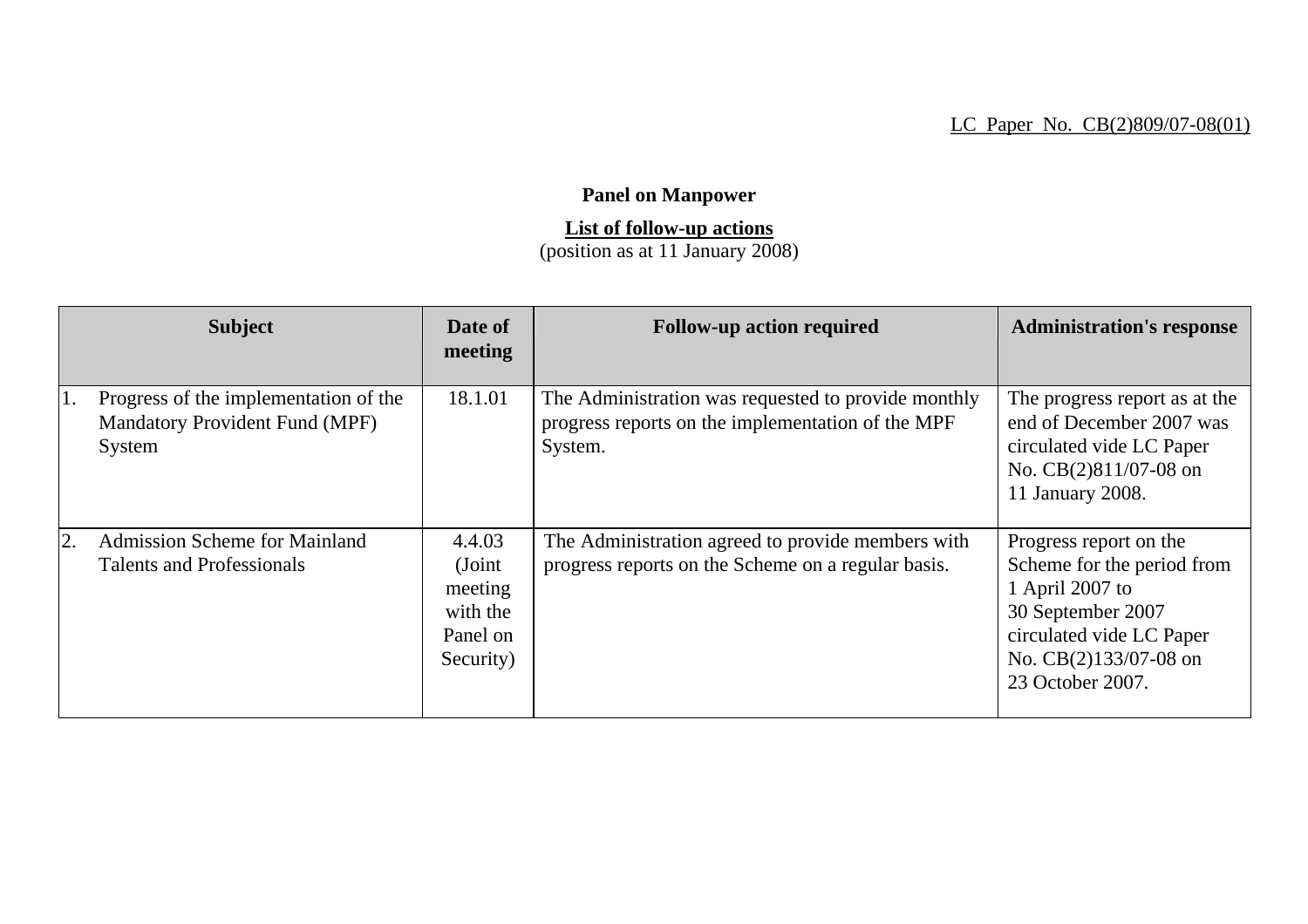|    | <b>Subject</b>                                                                                         | Date of<br>meeting | <b>Follow-up action required</b>                                                                                                                                                                                                                                                                                                                                                          | <b>Administration's response</b> |
|----|--------------------------------------------------------------------------------------------------------|--------------------|-------------------------------------------------------------------------------------------------------------------------------------------------------------------------------------------------------------------------------------------------------------------------------------------------------------------------------------------------------------------------------------------|----------------------------------|
| 3. | Prevention of abuse of the Protection<br>of Wages on Insolvency Fund (PWIF)                            | 15.12.05           | The Administration was requested -<br>to consider providing a paper setting out its legal<br>(a)<br>view on the issue of requiring all restaurant<br>proprietors to provide bank guarantees for the<br>statutory entitlements of employees; and<br>to provide information on the outcome of<br>(b)<br>suspected fraudulent cases involving PWIF<br>where prosecution had been instituted. | Response awaited.<br>- Ditto -   |
| 4. | Measures to protect the statutory<br>entitlement of employees under the<br><b>Employment Ordinance</b> | 16.2.06            | The Administration was requested to consider<br>executing Labour Tribunal awards on behalf of<br>employees.                                                                                                                                                                                                                                                                               | Response awaited.                |
| 5. | Strategic review of the Employees<br><b>Retraining Board</b>                                           | 30.5.06            | The Administration undertook to provide members<br>with details of its plan for the strategic review,<br>including its scope and coverage.                                                                                                                                                                                                                                                | Response awaited.                |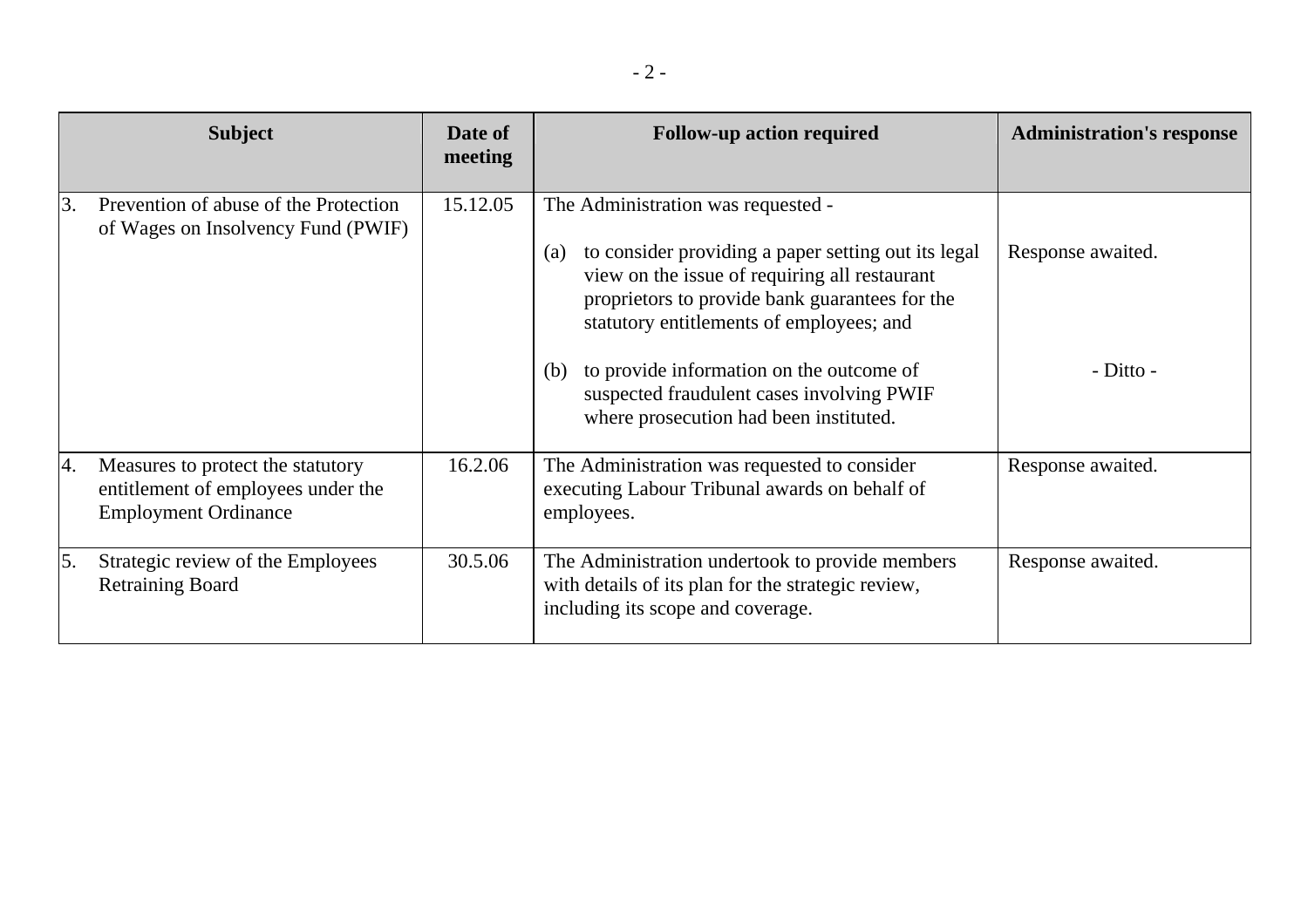|               | <b>Subject</b>                                                                                                                                      | Date of<br>meeting | <b>Follow-up action required</b>                                                                                                                                                                                                                                                                                                                                                                                    | <b>Administration's response</b> |
|---------------|-----------------------------------------------------------------------------------------------------------------------------------------------------|--------------------|---------------------------------------------------------------------------------------------------------------------------------------------------------------------------------------------------------------------------------------------------------------------------------------------------------------------------------------------------------------------------------------------------------------------|----------------------------------|
| <sup>6.</sup> | Training for ethnic minorities                                                                                                                      | 24.10.06           | The Administration was requested to provide<br>(a)<br>information on the details of training courses<br>offered to ethnic minorities, provision of<br>assistance to help them secure employment and<br>the number of persons who had secured<br>employment.                                                                                                                                                         | Response awaited.                |
|               |                                                                                                                                                     | 17.5.07            | The Administration was requested to provide<br>(b)<br>information on the number of CEF-approved<br>training courses designed to meet the specific<br>needs of ethnic minorities. The Administration<br>also agreed to provide information on<br>career-oriented training programmes and<br>retraining courses offered by the Vocational<br>Training Council and the Employees Retraining<br>Board for these people. | - Ditto -                        |
| 7.            | Effectiveness of training programmes<br>under the Task Force on Continuing<br>Development and Employment-related<br>Training for Youth (Task Force) | 24.10.06           | The Administration was requested to report to the<br>Panel on the effectiveness of the training programmes<br>when the findings of the study on the overall<br>effectiveness of the programmes under the Task Force<br>were available.                                                                                                                                                                              | Response awaited.                |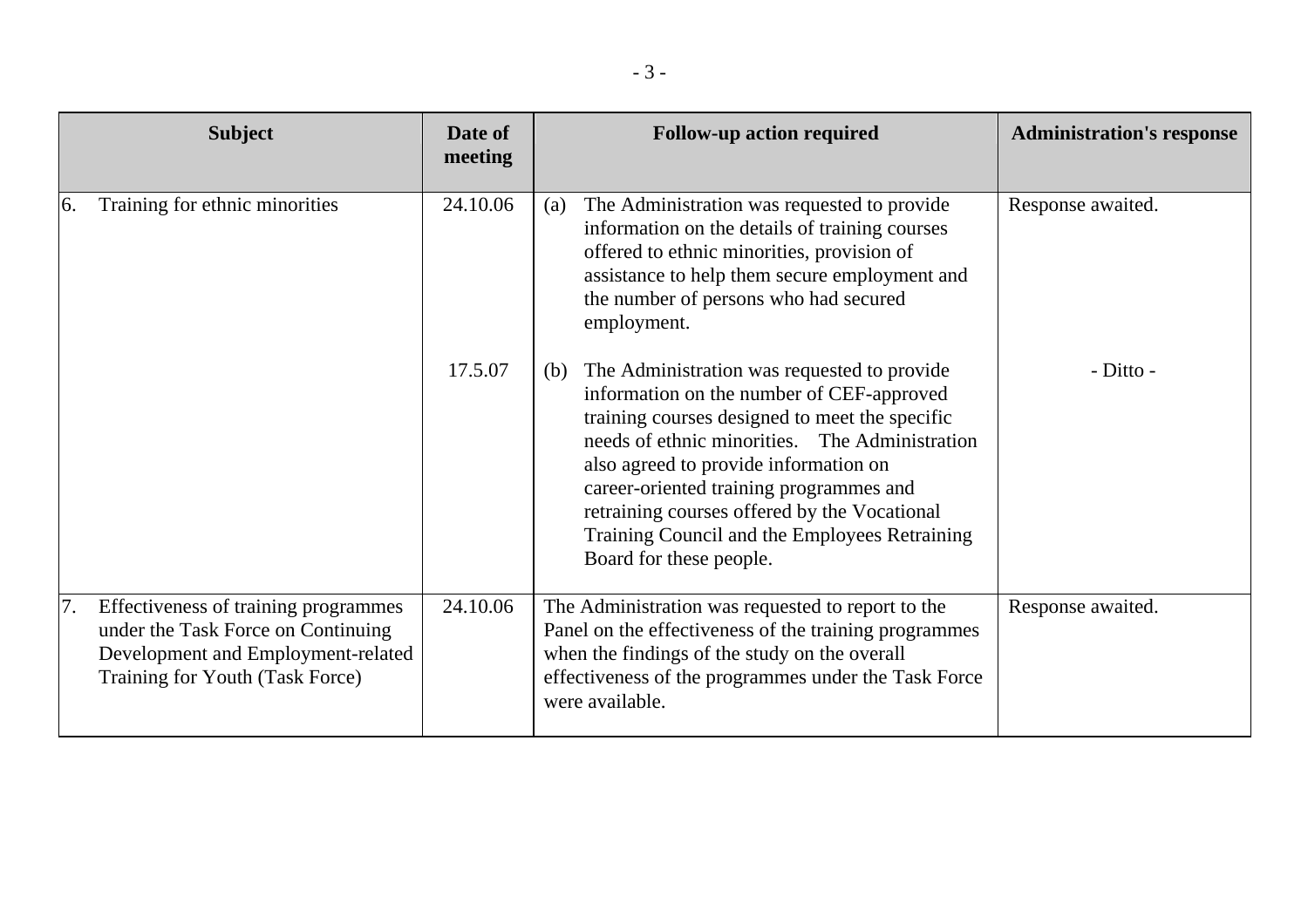|    | <b>Subject</b>                                                                                           | Date of<br>meeting |     |      | <b>Follow-up action required</b>                                                                                                                                                                                                                                                 | <b>Administration's response</b>                                              |
|----|----------------------------------------------------------------------------------------------------------|--------------------|-----|------|----------------------------------------------------------------------------------------------------------------------------------------------------------------------------------------------------------------------------------------------------------------------------------|-------------------------------------------------------------------------------|
| 8. | <b>Wage Protection Movement for</b><br>employees in the cleansing and<br>guarding services sectors (WPM) | 18.1.07            | (a) |      | The Administration was requested to provide<br>information on the impact of wage requirement in<br>WPM on the vacancies placed by employers<br>through the Labour Department (LD) and<br>specifically, the number of vacancies which LD<br>had rejected after the launch of WPM. | Response circulated vide LC<br>Paper No. CB(2)709/07-08<br>on 2 January 2008. |
|    |                                                                                                          | 19.4.07            | (b) |      | The Administration was requested -                                                                                                                                                                                                                                               |                                                                               |
|    |                                                                                                          |                    |     | (i)  | to provide the Panel with a written response<br>to issues raised by deputations attending the<br>meeting;                                                                                                                                                                        | Response awaited.                                                             |
|    |                                                                                                          |                    |     | (ii) | to consult the Equal Opportunities<br>Commission whether the intent to make<br>special arrangements for the more<br>vulnerable groups if a statutory minimum<br>wage was introduced would constitute<br>discrimination under the Disability<br>Discrimination Ordinance; and     | - Ditto -                                                                     |
|    |                                                                                                          |                    |     |      | (iii) to provide the Panel as soon as possible with<br>details of the mechanism and criteria for<br>assessing the overall effectiveness of WPM.                                                                                                                                  | - Ditto -                                                                     |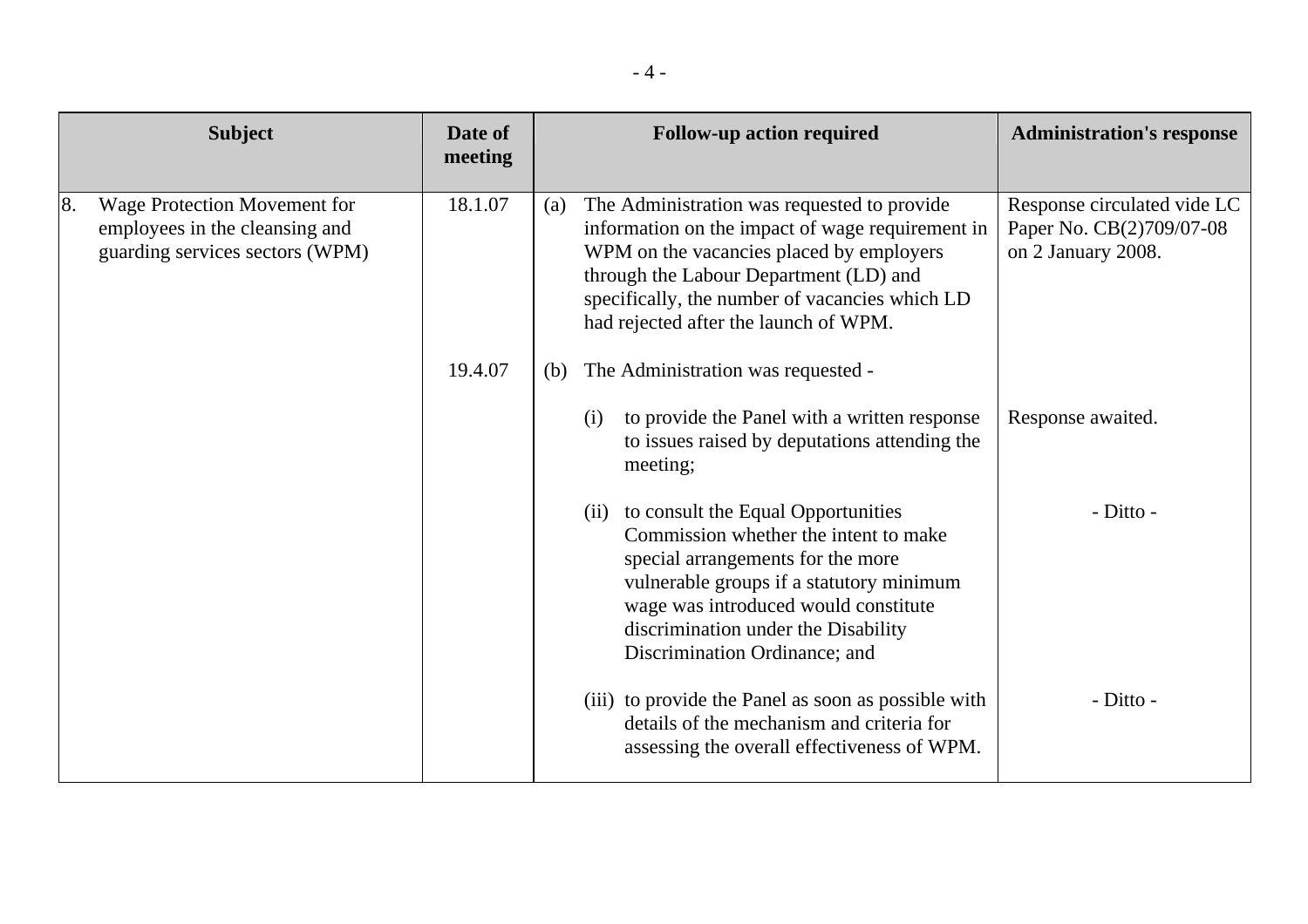| <b>Subject</b>                            | Date of<br>meeting | <b>Follow-up action required</b>                                                                                                                                                                                                                                                                                                                                                                                             | <b>Administration's response</b>                                              |
|-------------------------------------------|--------------------|------------------------------------------------------------------------------------------------------------------------------------------------------------------------------------------------------------------------------------------------------------------------------------------------------------------------------------------------------------------------------------------------------------------------------|-------------------------------------------------------------------------------|
|                                           | 5.7.07             | Regarding the cases referred to in the submission<br>(c)<br>from the Hong Kong Buildings Management and<br>Security Workers General Union, the<br>Administration was requested to provide the<br>Panel with a report, in which details of the cases<br>(e.g. the name/type of entities involved, the<br>number of workers affected, and the expiry date<br>of these workers' existing contracts etc.) should<br>be included. | Response circulated vide LC<br>Paper No. CB(2)709/07-08<br>on 2 January 2008. |
|                                           | 15.11.07           | The Administration was requested to provide a<br>(d)<br>more detailed breakdown of figures which could<br>reflect the distribution of the 87 800 cleaning<br>workers and security guards receiving wages not<br>less than the relevant market averages in the<br>second quarter of 2006.                                                                                                                                     | - Ditto -                                                                     |
| Occupational injuries and accidents<br>9. | 21.12.06           | The Administration was requested to provide a<br>breakdown of the occupational injuries or accidents of<br>employees in the Hospital Authority, including the<br>rehabilitation personnel.                                                                                                                                                                                                                                   | Response awaited.                                                             |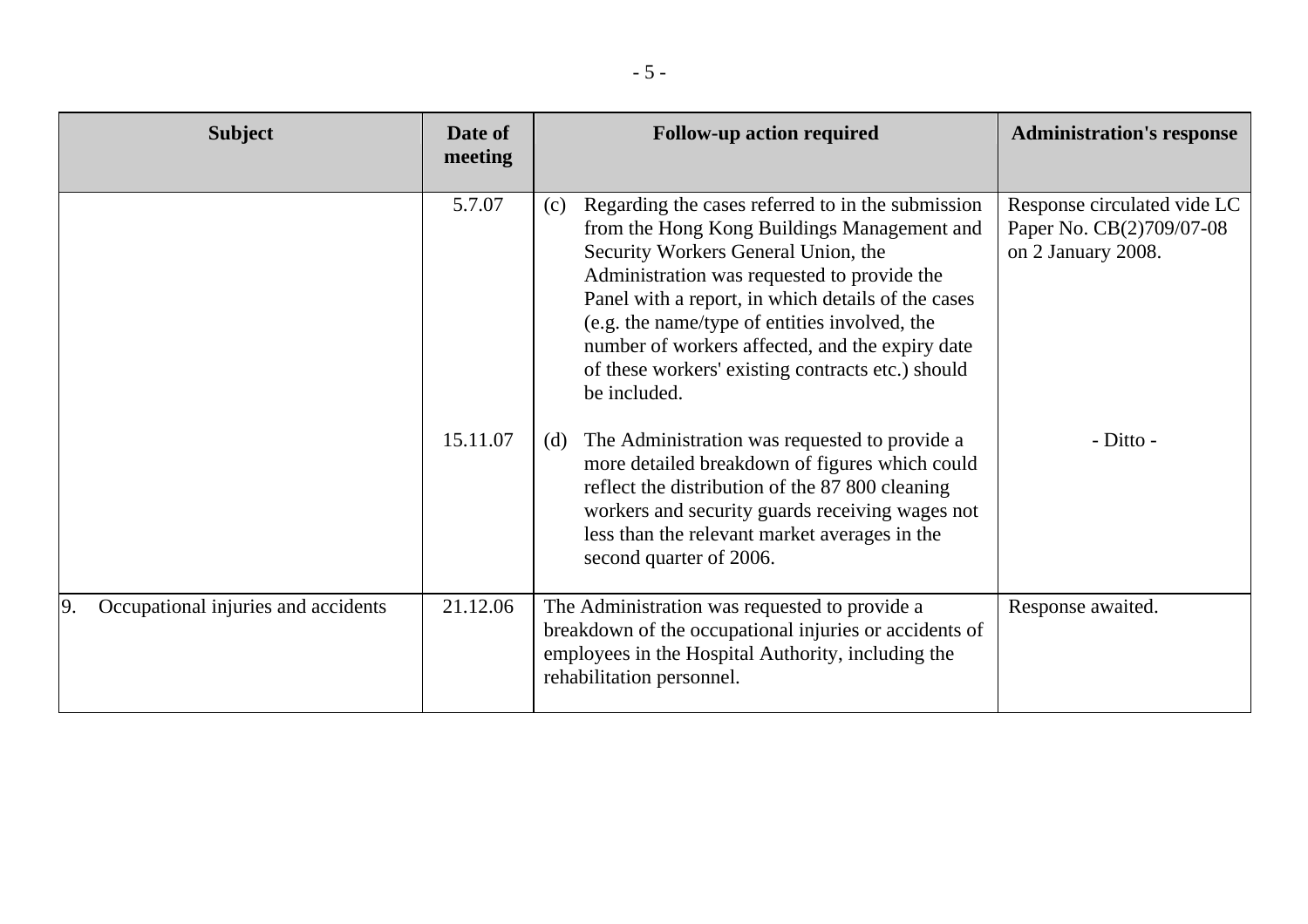|          | <b>Subject</b>                                                                                                                                                                                                                                         | Date of<br>meeting                                                                                                                | <b>Follow-up action required</b> |                                                                                                                                                                                                                                                                                                                                       | <b>Administration's response</b> |
|----------|--------------------------------------------------------------------------------------------------------------------------------------------------------------------------------------------------------------------------------------------------------|-----------------------------------------------------------------------------------------------------------------------------------|----------------------------------|---------------------------------------------------------------------------------------------------------------------------------------------------------------------------------------------------------------------------------------------------------------------------------------------------------------------------------------|----------------------------------|
|          | 10. Protection against unreasonable and<br>unlawful dismissal by reason of the<br>fact that an employee has given<br>evidence, or agreed to give evidence,<br>in any proceedings in relation to the<br>enforcement of the Employment<br>Ordinance (EO) | 18.1.07                                                                                                                           | years.                           | The Administration agreed to provide members with<br>statistics on cases in which the employers were<br>ordered to pay remedies under EO in respect of<br>unreasonable and unlawful dismissal in the past few                                                                                                                         | Response awaited.                |
|          | 11. Implementation of Qualifications<br>Framework (QF)                                                                                                                                                                                                 | Meeting of the<br><b>Bills</b><br>Committee on<br>Accreditation<br>of Academic<br>and Vocational<br>Qualifications<br><b>Bill</b> | Panel -<br>(a)<br>(b)            | The Administration has undertaken to report to the<br>the progress of implementation of QF in<br>individual industries on a half-yearly basis; and<br>the results of the review of the pilot scheme on<br>Recognition of Prior Learning (RPL) for the<br>Printing and Publishing, Watch and Clock, and<br>Hairdressing industries.    | Response awaited.<br>- Ditto -   |
| industry | 12. Arrears of wages in the construction                                                                                                                                                                                                               | 5.7.07                                                                                                                            | (a)                              | The Administration was requested to provide the<br>Panel with the number of labour disputes/claims<br>involving arrears of wages which were reported<br>by Labour Relations Officers (LROs), and<br>information on whether LROs had been unfairly<br>treated by the principal contractors for having<br>reported the cases to LD; and | Response awaited.                |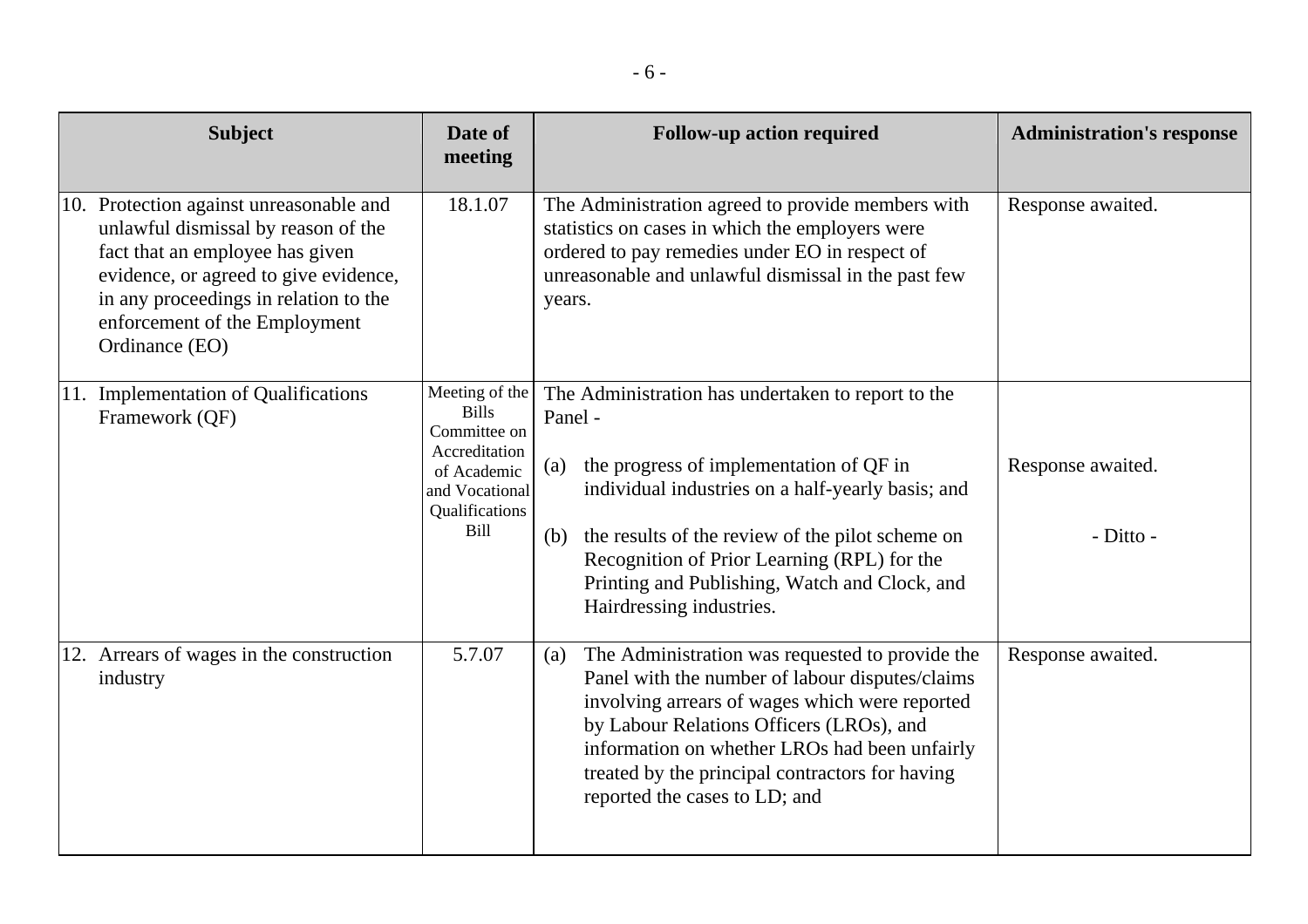| <b>Subject</b>                                                                                                                           | Date of<br>meeting | <b>Follow-up action required</b>                                                                                                                                                                                                                               | <b>Administration's response</b> |
|------------------------------------------------------------------------------------------------------------------------------------------|--------------------|----------------------------------------------------------------------------------------------------------------------------------------------------------------------------------------------------------------------------------------------------------------|----------------------------------|
|                                                                                                                                          |                    | The Administration was requested to map out a<br>(b)<br>policy to require principal contractors to make<br>wage payments direct to their subcontractors'<br>workers, and revert to the Panel in the new<br>legislative session.                                | Response awaited.                |
| 13. "One-stop" employment service                                                                                                        | 18.10.07           | The Administration was requested to provide<br>information on the employment situation of trainees<br>and the number of those who failed to secure a job<br>after attending the training programmes on a<br>three-month basis.                                 | Response awaited.                |
| 14. Operation of Labour Tribunal                                                                                                         | 18.10.07           | The Administration was requested to follow up with<br>the Judiciary on the latest development on the<br>operation of the Labour Tribunal and revert to the<br>Panel.                                                                                           | Response awaited.                |
| 15. Employees' claims for periodical<br>payment for temporary incapacity and<br>other compensation as a result of<br>work-related injury | 15.11.07           | The Administration was requested to provide<br>information on the alternative measures to assist<br>injured employees to claim for outstanding periodical<br>payment for temporary incapacity and/or other<br>compensation as a result of work-related injury. | Response awaited.                |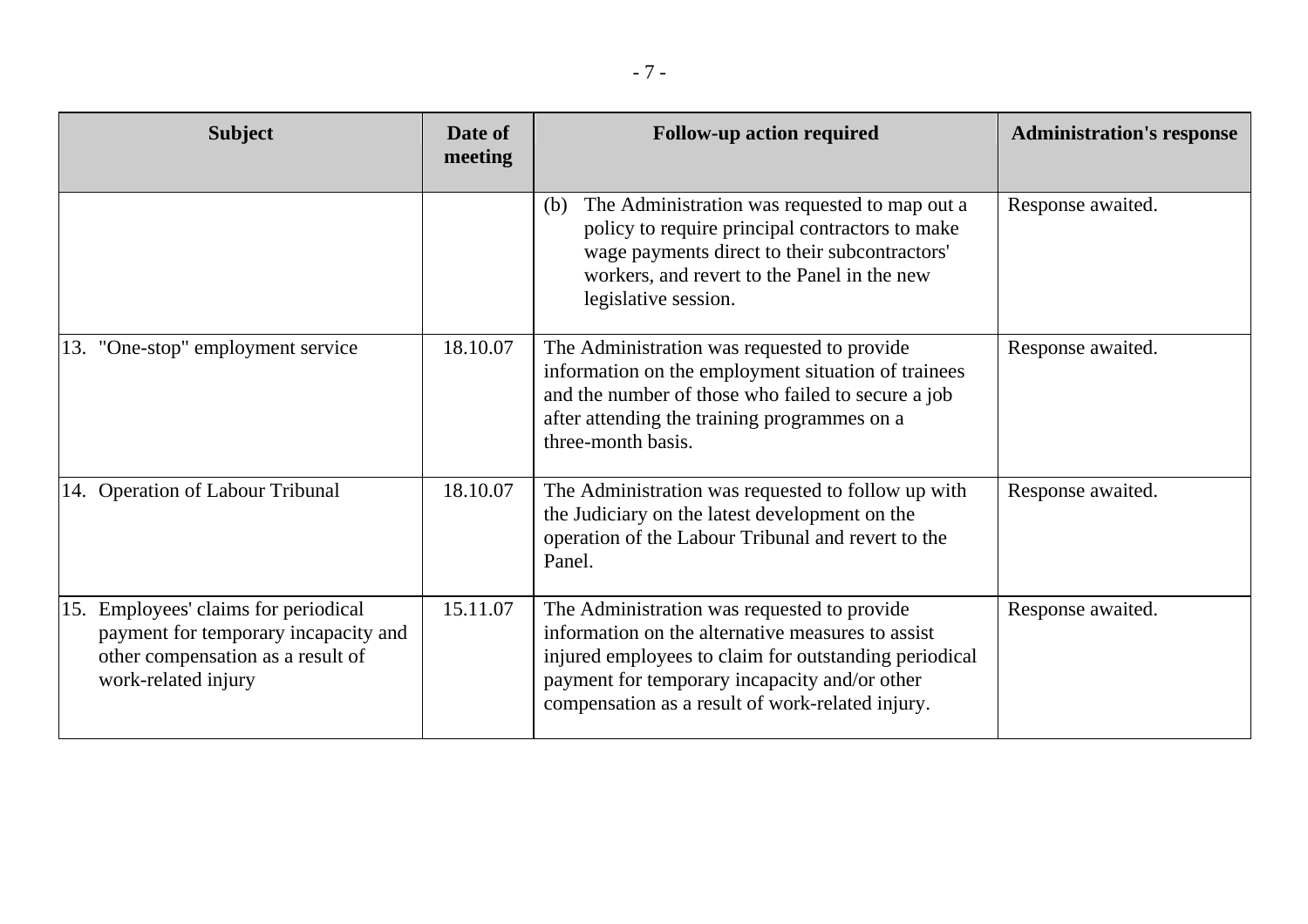| <b>Subject</b>                                                                                                                               | Date of<br>meeting | <b>Follow-up action required</b>                                                                                                                                                                                                                                                                          | <b>Administration's response</b>                                              |
|----------------------------------------------------------------------------------------------------------------------------------------------|--------------------|-----------------------------------------------------------------------------------------------------------------------------------------------------------------------------------------------------------------------------------------------------------------------------------------------------------|-------------------------------------------------------------------------------|
| 16. Proposal to make mesothelioma a<br>compensable disease under the<br>Pneumoconiosis (Compensation)<br>Ordinance                           | 15.11.07           | The Administration undertook to -<br>check with the Hong Kong Cancer Registry of<br>(a)<br>the Hospital Authority on the number of benign<br>and non-cancerous mesothelioma cases in the<br>past ten years, as compared to the twelve cases of<br>malignant mesothelioma, and revert to the Panel;<br>and | Response circulated vide LC<br>Paper No. CB(2)777/07-08<br>on 8 January 2008. |
|                                                                                                                                              |                    | provide information on whether benign (i.e.<br>(b)<br>non-cancerous) mesothelioma had any relevance<br>to occupational exposure to asbestos.                                                                                                                                                              | - Ditto -                                                                     |
| 17. Proposal to revise the rate of Business<br>Registration Certificate levy for the<br>Protection of Wages on Insolvency<br>Fund (the Fund) | 15.11.07           | The Administration was requested to follow up on<br>members' suggestion to broaden the scope of ex gratia<br>payment from the Fund and revert to the Panel before<br>the end of this legislative session.                                                                                                 | Response awaited.                                                             |